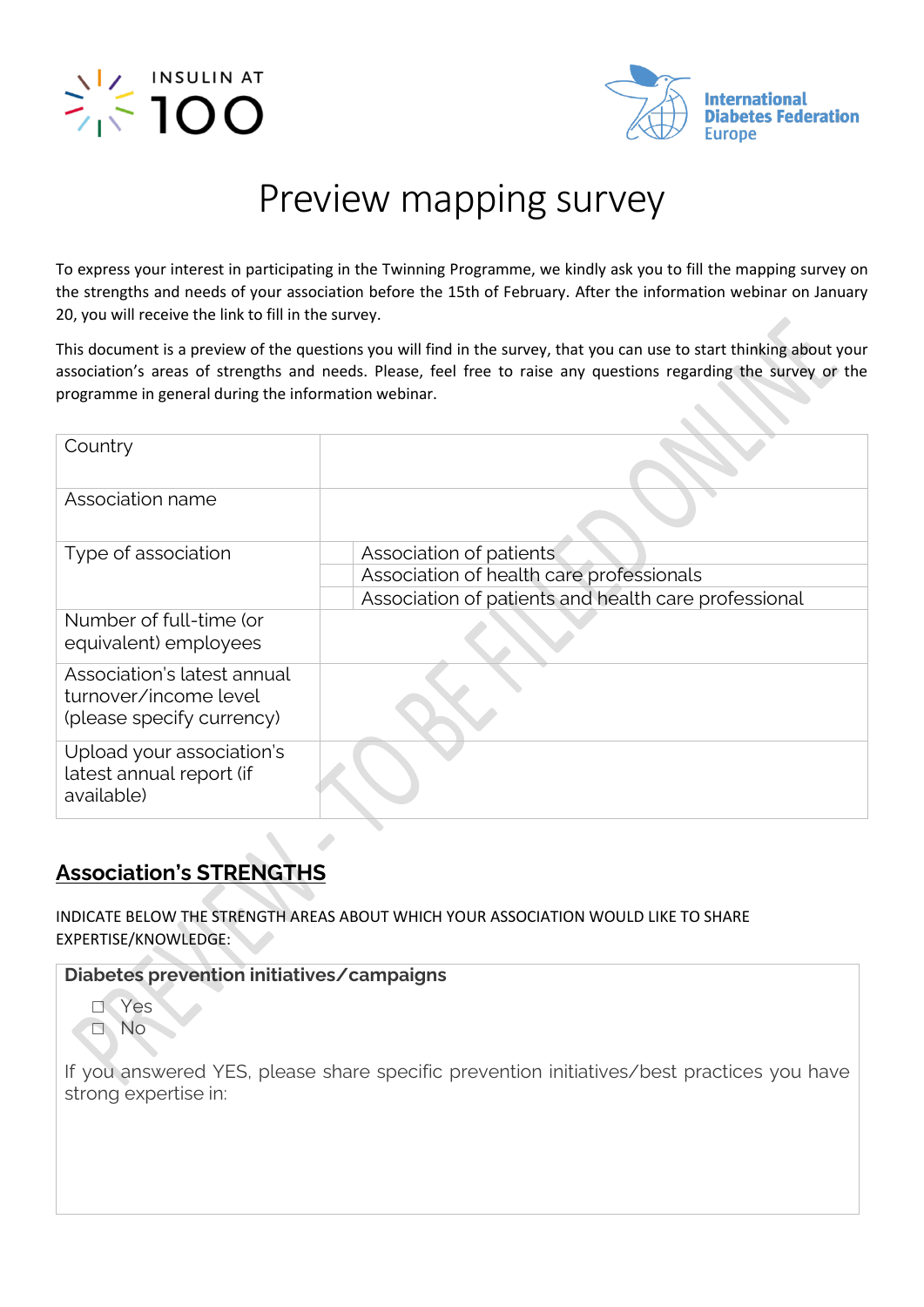



#### **Diabetes management and care initiatives/campaigns**

- □ Yes
- □ No

If you answered YES, please share specific diabetes management and care initiatives/best practices you have strong expertise in:

### **Improving access to medicines and/or technologies**

- □ Yes
- □ No

If you answered YES, please share specific initiatives/best practices on improving access to medicines and/or technologies you have strong expertise in:

### **Stimulate health systems re-organisation**

- □ Yes
- □ No

If you answered YES, please share specific initiatives/best practices on stimulating health systems re-organisation you have strong expertise in: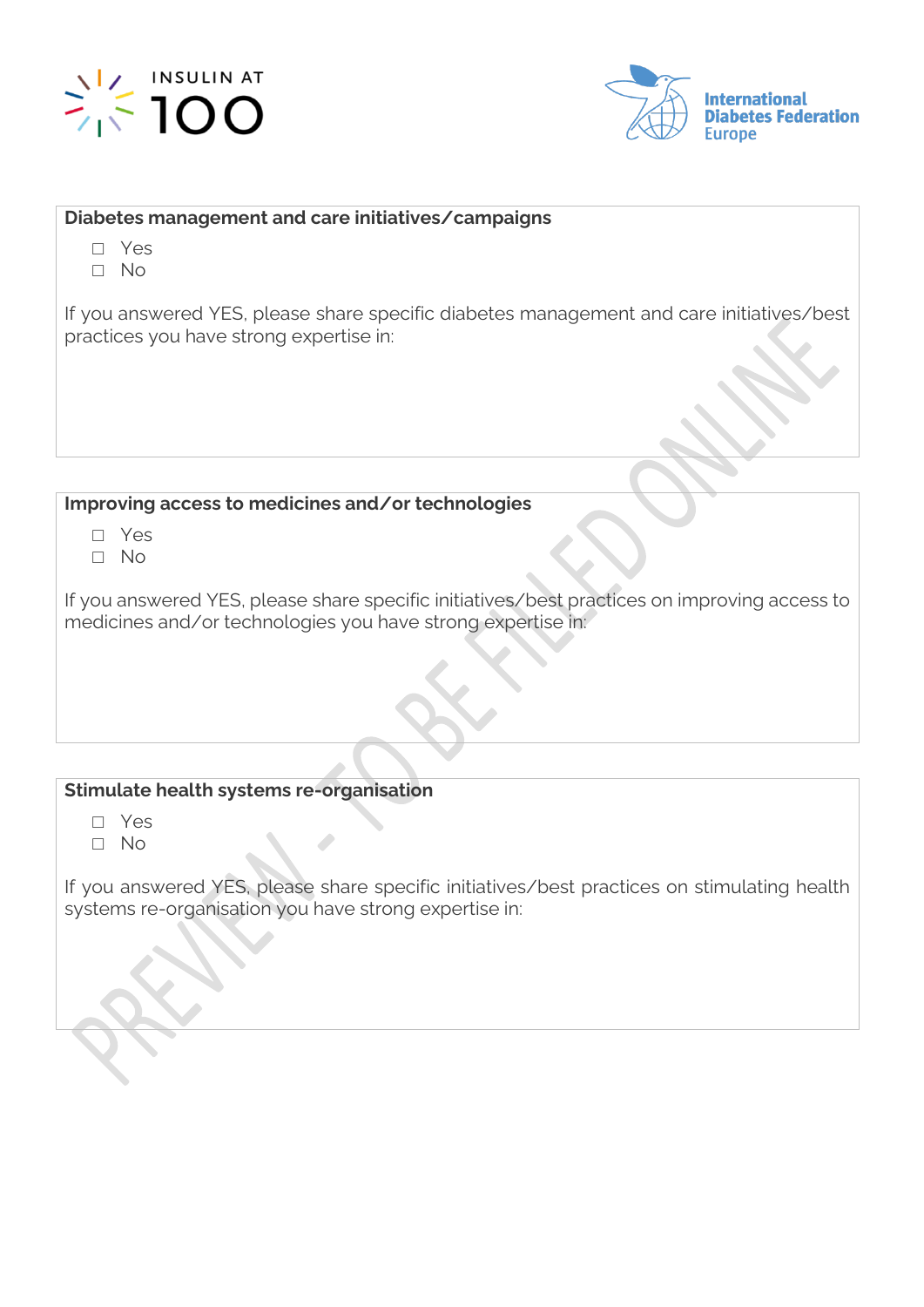



| Patient empowerment initiatives/campaigns (select all that apply) |  |
|-------------------------------------------------------------------|--|
| Community building                                                |  |
| Youth engagement                                                  |  |
| Education of people living with diabetes                          |  |
| Type 2 Diabetes dedicated initiatives                             |  |
| Structured peer support programmes                                |  |
| Camps for families/carers                                         |  |
| Children/youth camps                                              |  |
| None of the above                                                 |  |
| Others:                                                           |  |
|                                                                   |  |

# **Membership development (select all that apply)** Members' recruitment and retention Membership value and structure None of the above Others: …………………………………………………………………………………………………………

## **Association management (select all that apply)**

**Governance** 

Volunteer (including Board) recruitment/management/training

Staffing (recruitment, training, upskilling)

Succession planning

Strategic development

None of the above

Others: …………………………………………………………………………………………………………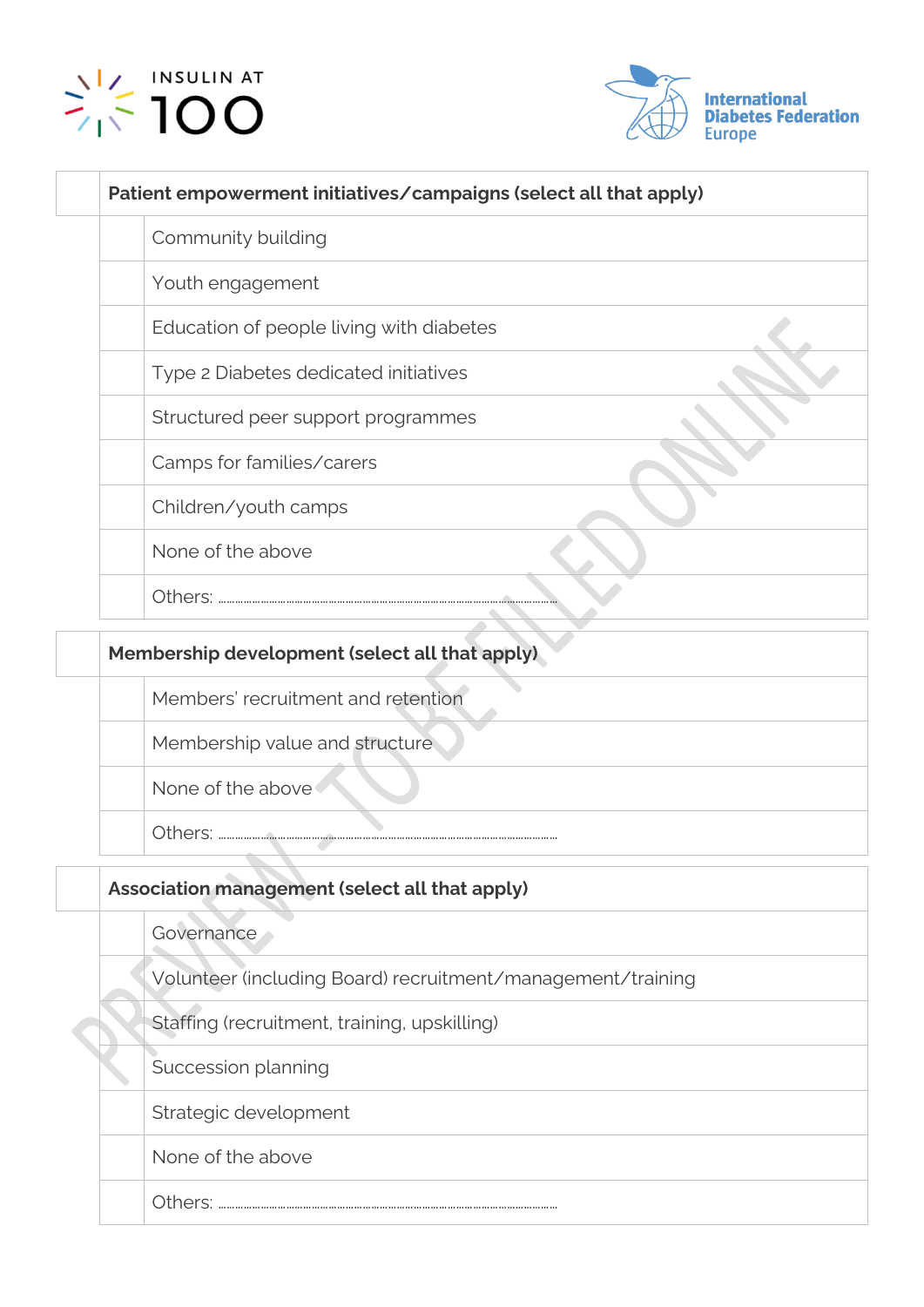



| Income sources and fundraising (select all that apply) |  |  |
|--------------------------------------------------------|--|--|
| Corporate sponsorship                                  |  |  |
| Events                                                 |  |  |
| Donations & legacy                                     |  |  |
| None of the above                                      |  |  |
| Others:                                                |  |  |

| Policy, advocacy and communications (select all that apply)            |  |
|------------------------------------------------------------------------|--|
| Developing strategy                                                    |  |
| Thought-leadership (reports/position papers/publications etc.)         |  |
| Defining/effectively using communications channels - social media      |  |
| Defining/effectively using communications channels - traditional media |  |
| Defining/effectively using communications channels - other channels    |  |
| Engaging and reaching out to stakeholders                              |  |
| Monitoring and evaluation                                              |  |
| None of the above                                                      |  |
| Others:                                                                |  |

Please use this space to describe other strength areas your association would like to share expertise/knowledge about: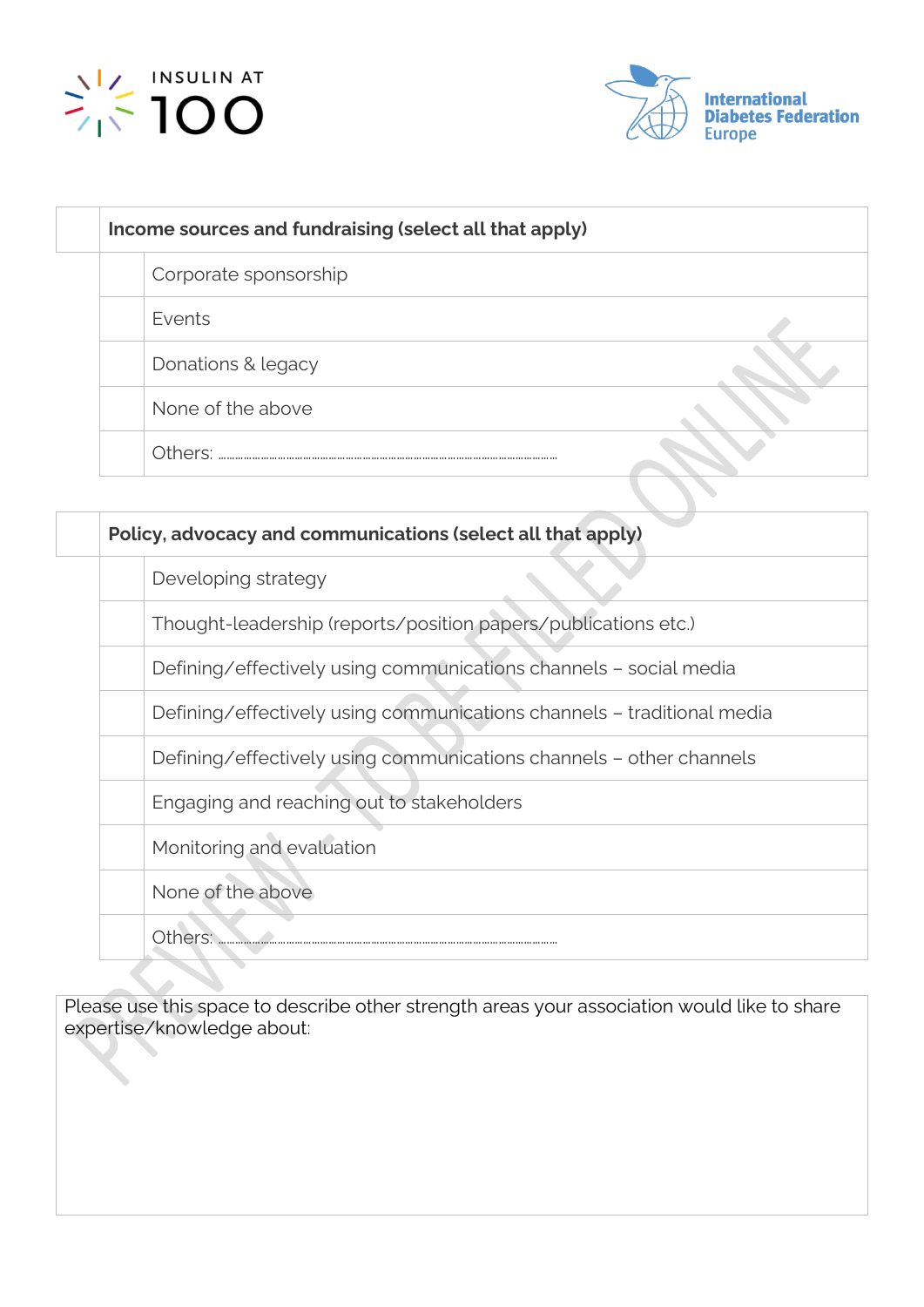



## **Association's NEEDS**

INDICATE BELOW THE NEEDS AREAS WHERE YOUR ASSOCIATION WOULD LIKE TO IMPROVE KNOWLEDGE/DEVELOP EXPERTISE:

| If you answered YES, please share specific diabetes prevention initiatives you are interested |
|-----------------------------------------------------------------------------------------------|
|                                                                                               |

## **Diabetes management and care initiatives/campaigns**

- □ Yes
- □ No

If you answered YES, please share specific diabetes management and care initiatives you are interested in learning more about:

## **Improving access to medicines and/or technologies**

- □ Yes
- □ No

If you answered YES, please share specific issues relating to access to medicines and/or technologies you are interested in learning more about: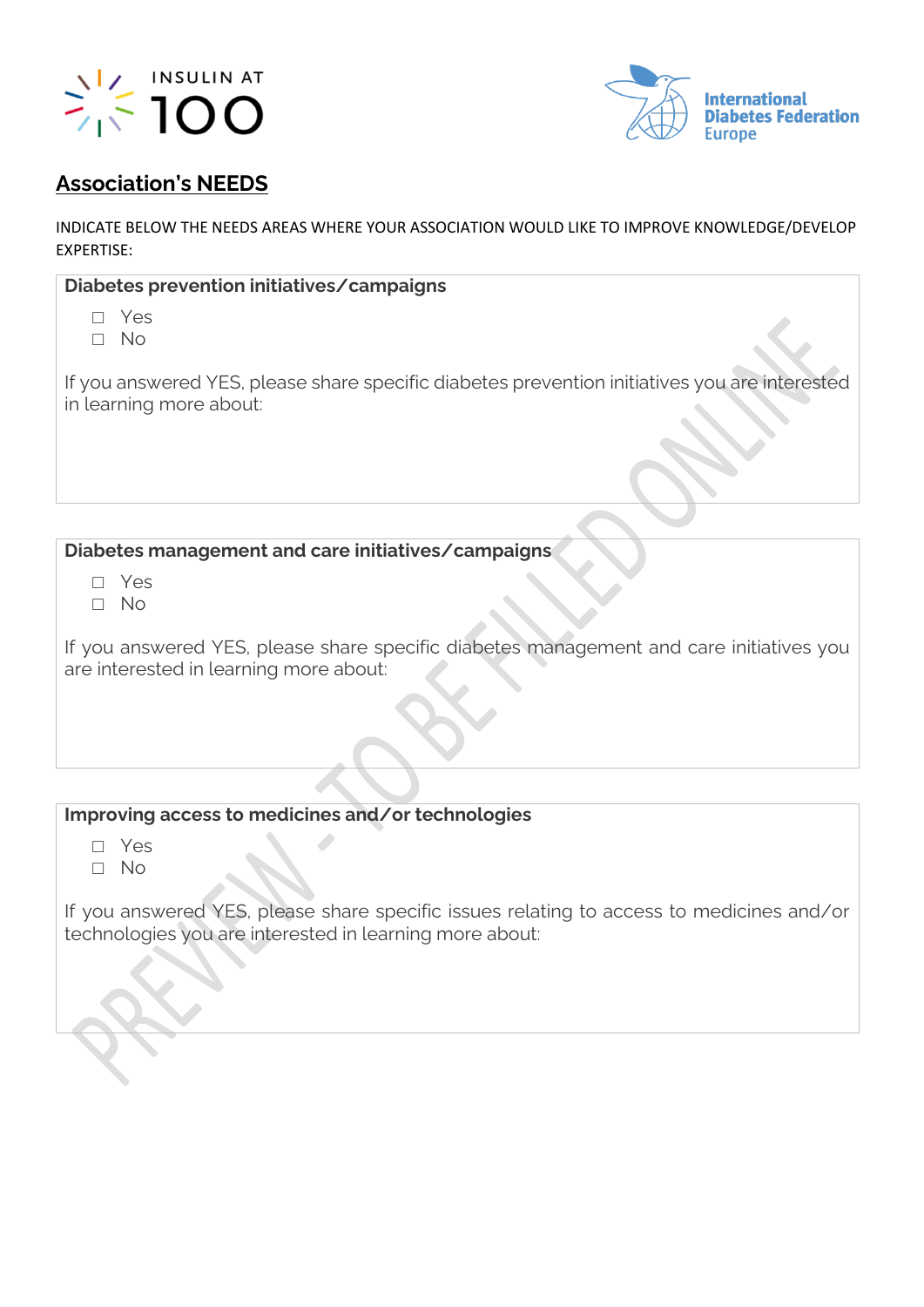



#### **Stimulate health systems re-organisation**

- □ Yes
- □ No

If you answered YES, please share specific expertise on stimulating health systems reorganisation you are interested in learning more about:

| Community building                       |
|------------------------------------------|
| Youth engagement                         |
| Education of people living with diabetes |
| Type 2 Diabetes dedicated initiatives    |
| Structured peer support programmes       |
| Camps for families/carers                |
| Children/youth camps                     |
| None of the above                        |
| Others:                                  |

**Membership development (select all that apply)** Members' recruitment and retention Membership value and structure None of the above Others: …………………………………………………………………………………………………………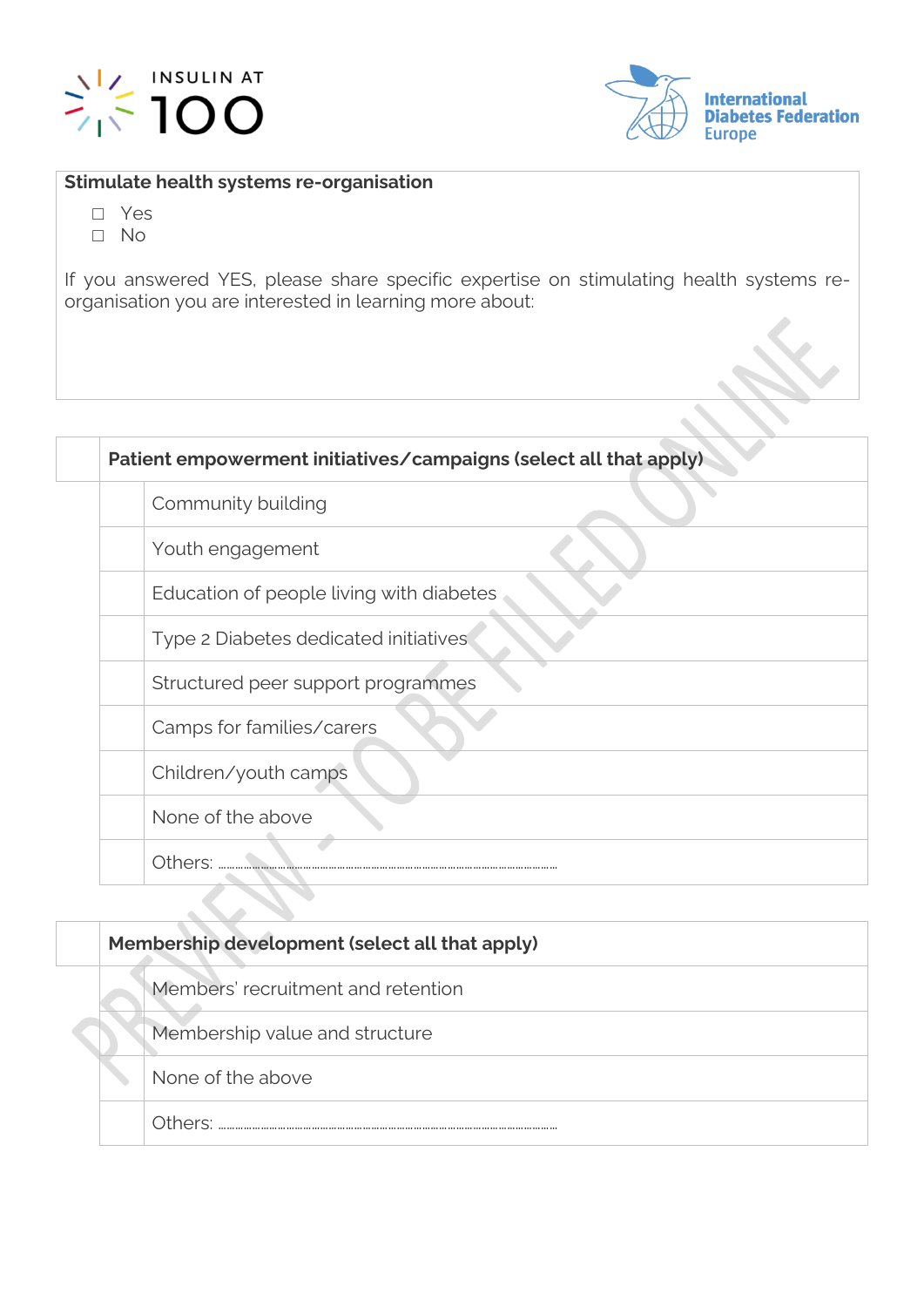



| Association management (select all that apply)              |
|-------------------------------------------------------------|
| Governance                                                  |
| Volunteer (including Board) recruitment/management/training |
| Staffing (recruitment, training, upskilling)                |
| Succession planning                                         |
| Strategic development                                       |
| None of the above                                           |
|                                                             |
| Income sources and fundraising (select all that apply)      |
| Corporate sponsorship                                       |
| Events                                                      |
| Donations & legacy                                          |
| None of the above                                           |
| Others:                                                     |
|                                                             |

|  | Policy, advocacy and communications (select all that apply) |                                                                        |  |
|--|-------------------------------------------------------------|------------------------------------------------------------------------|--|
|  |                                                             | Developing strategy                                                    |  |
|  |                                                             | Thought-leadership (reports/position papers/publications etc.)         |  |
|  |                                                             | Defining/effectively using communications channels - social media      |  |
|  |                                                             | Defining/effectively using communications channels - traditional media |  |
|  |                                                             | Defining/effectively using communications channels - other channels    |  |
|  |                                                             | Engaging and reaching out to stakeholders                              |  |
|  |                                                             | Monitoring and evaluation                                              |  |
|  |                                                             | None of the above                                                      |  |
|  |                                                             | Others:                                                                |  |
|  |                                                             |                                                                        |  |